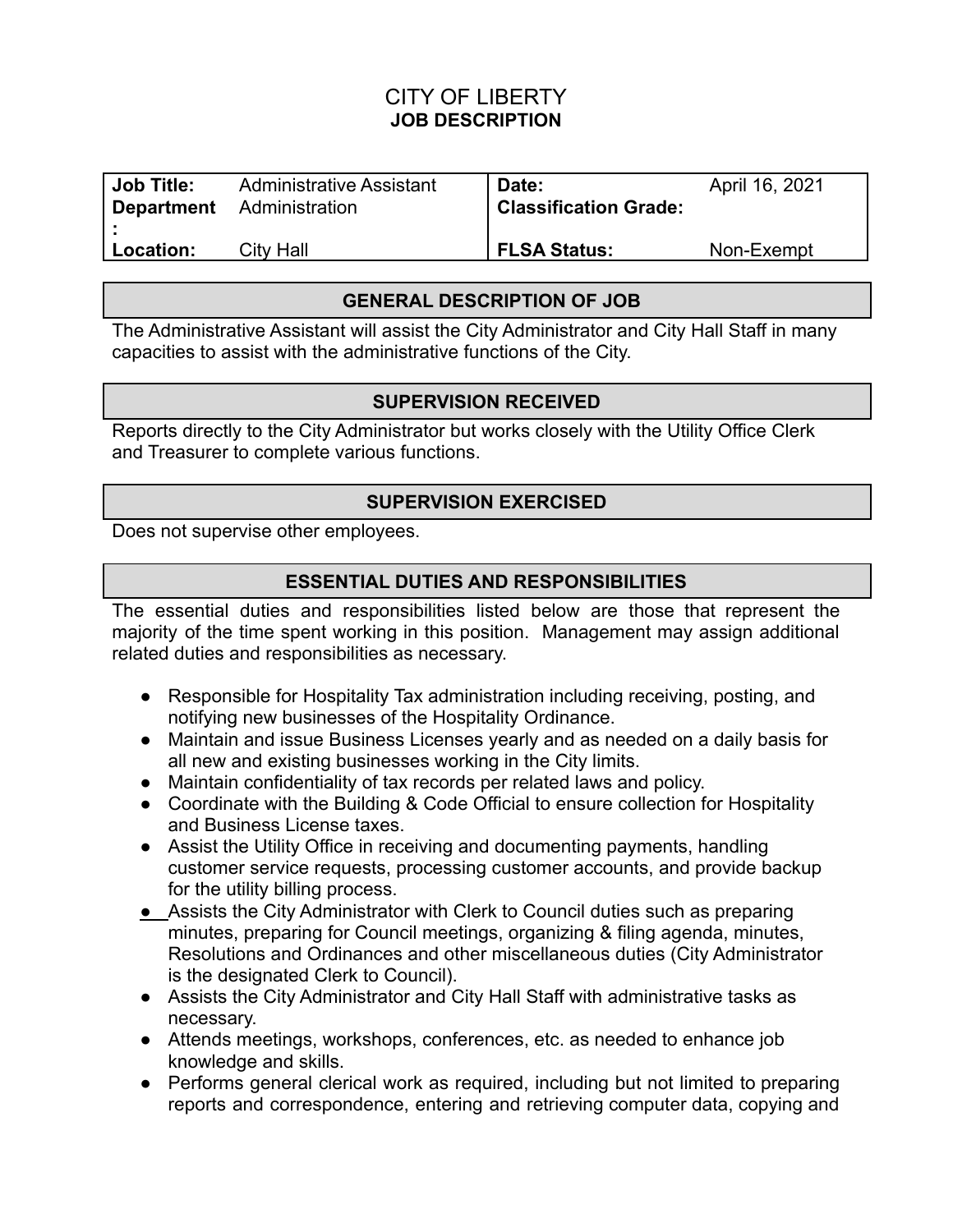filing documents, sending and receiving scans or faxes, answering the telephone, processing daily mail, etc.

- Receives and responds to inquiries, concerns, complaints and requests for assistance regarding areas of responsibility.
- Work with community members, visitors, public officials, and employees in a constructive, productive, professional, and customer-friendly manner. Ability to communicate effectively by phone, in-person, and by written correspondence.
- Utilizes problem solving, critical analysis, cost-benefit analysis, team building, continuous improvement, consensus building and other improvement strategies to meet the needs of the City organization and the community.
- Comply with established policies, procedures and safe work practices and ensure subordinate employees also comply. Follow safety training and instructions provided by their supervisor.
- Wears and maintains all personal protective equipment required for their job.
- Must immediately report any unsafe work practices or unsafe conditions as well as any on-the-job injuries or illnesses.
- Performs other City-related duties as assigned.

# **ANCILLARY DUTIES & RESPONSIBILITIES**

● Assists the Treasurer with the accounts payable and payroll processes and provides backup to these processes.

# **MINIMUM QUALIFICATIONS**

# **Education and Experience:**

- An Associate's Degree in a relevant field of study is preferred. A High School Diploma or GED Equivalent is mandatory.
- Preferred knowledge of the Liberty Area and experience with data entry.
- Must be able to perform each essential function satisfactorily.
- Must have a valid SC Driver's License and pass criminal background screening.

# **Knowledge, Skills and Abilities:**

- Must be proficient, or have the ability to be proficient with minimal training, in data entry, Office 365 (Outlook, Word, Excel, etc), website updating, and using the internet.
- Ability to work with community members, visitors, public officials, and employees in a constructive, productive, professional, and customer-friendly manner. Ability to communicate effectively by phone, in-person, and by written correspondence.
- Ability to use problem solving, critical analysis, cost-benefit analysis, team building, continuous improvement, consensus building and other improvement strategies to meet the needs of the City organization and the community.